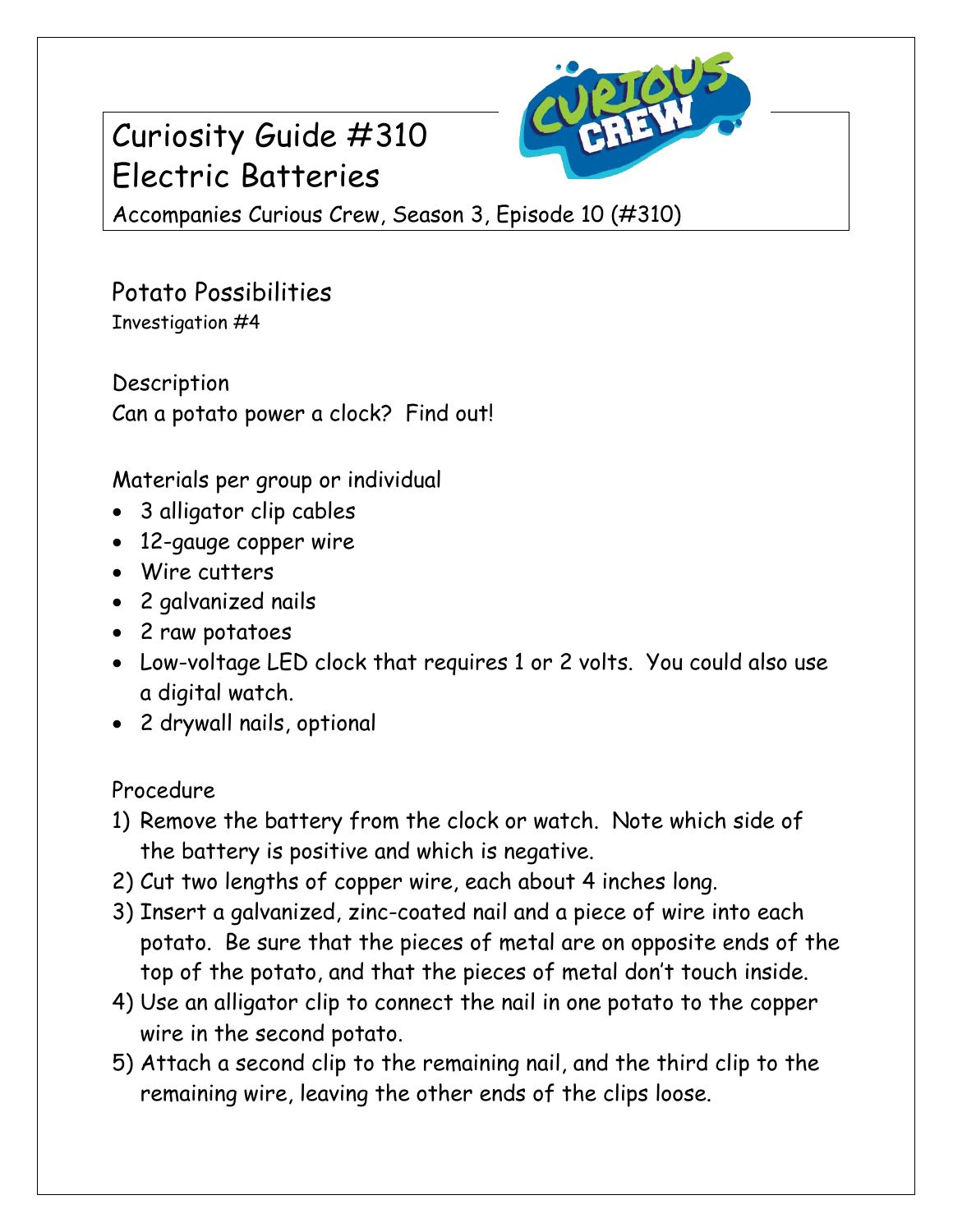- 6) Touch the loose clips against the positive and negative terminals in the battery case of the timepiece. If this is difficult, use the optional nails. Attach the loose alligator clips to the heads of the two drywall nails. Use the nail points to touch the battery terminals.
- 7) Can you get the clock working?
- 8) What other vegetables or fruits might operate the clock?

My Results

## Explanation

Batteries are used to change chemical energy into electrical energy through a redistribution of electrons between different metals and a solution. There are three components in every battery, an electrolyte and two electrodes—the anode and the cathode. A chemical reaction happens when two different metals are connected by an electrolyte, which provides a path for electrons to move from one metal to the next.